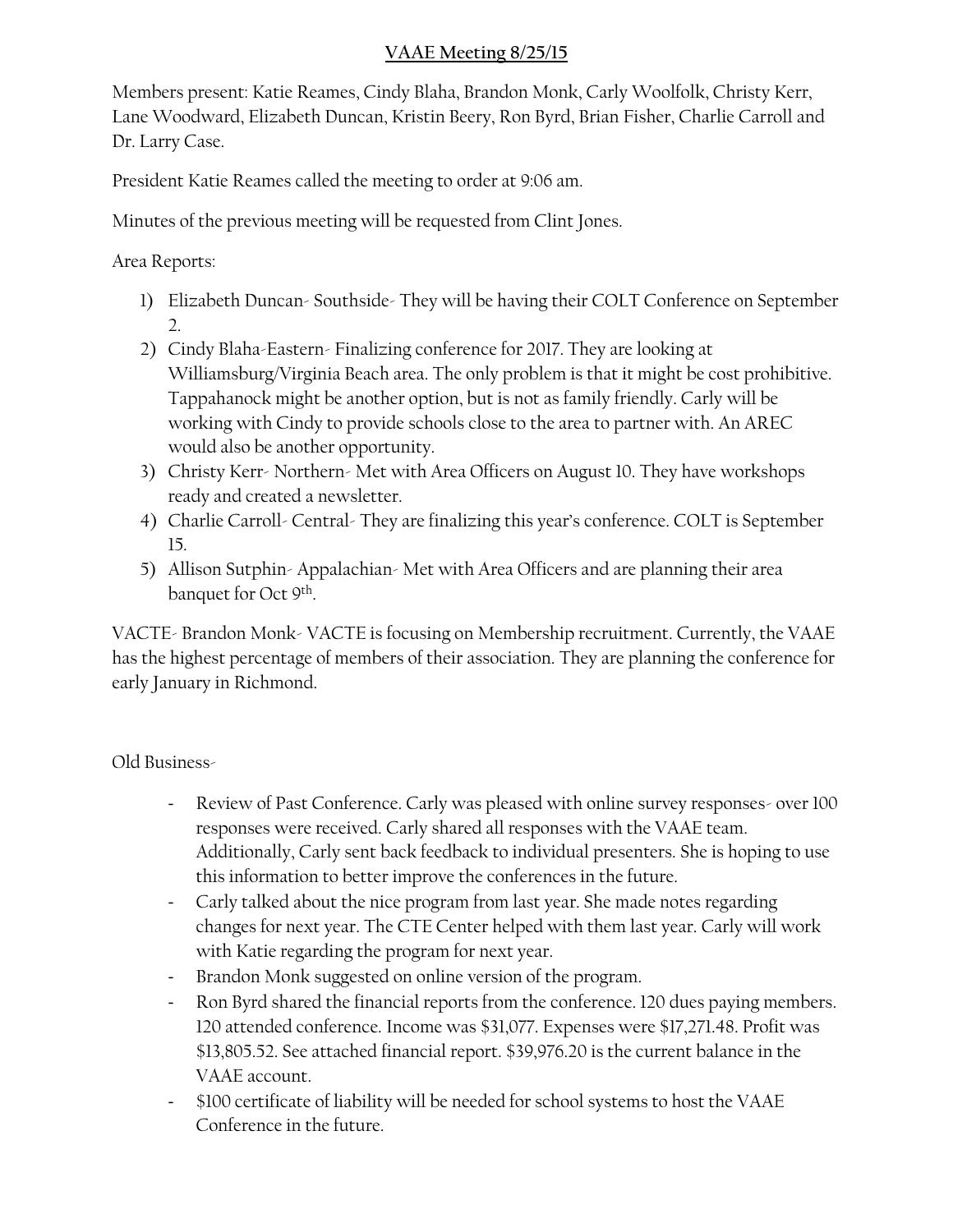STAR Update- Brian Fisher- The committee just held a conference call on Monday. They are finalizing budget items now. They have \$2000 that they can use, discussion was made on the options to use it.

- 1) They will highlight juniors and seniors at VT, VSU, and Ferrum- load them up in a van, feed them lunch and take them around to different schools to showcase their programs. This year they are focusing on Appalachian areas schools. Goal of STAR program is recruitment and retention of Ag teachers. The STAR team has set goals for each year. Ellen will get the money for this program since the STAR program is nationally sponsored. The Area VP from 2014-2015 is the STAR Committee representative for each area.
- 2) Suggestion to spend money at Early Teachers Conference/Winter Inservice paying for speakers, workshop needs, etc. OR spend the money to pay for retired Ag teachers to visit with new teachers to offer assistance. Carly moved to recommend the \$2000 to go to Winter Inservice. Motion passed.
	- a. Ask Ellen what the \$2000 can be used for. Carly will request grant money from DOE and see how much she can get.

## New Business:

Winter Inservice- Potential options for Workshops

- 1) General CNC has offered to come and do a 2 day workshop. They are limited to 14 members. It would be \$2800. Design and machining portions.
- 2) Phil Fravel offered to do a Electricity 101 and every teacher received a kit that would cost \$10.- \$800 for Phil
- 3) Andy Seibel for a Soils workshop or Envirothon
- 4) AET offered to do a workshop as well-they are coming from Texas.
- 5) Carly suggested talking with Phil Clouse to repeat the workshop that was held at VT Horticulture Dept. this past spring.
- 6) Proficiency Award Application workshop
- 7) Vet Science
- 8) Preston Byrd- Lab Maintenance
- 9) Why should we hire you? Seven Skills for Mils..
- 10) National Chapter Application workshop

Early Career Teachers Conference will start on Thursday night.

- a. December  $4<sup>th</sup>$  Dinner at 5:30
- b. Mrs. Rowe's for Breakfast
- c. Lunch at 11:30

Website-

- 1) It is up and working. There is a log-in for members only. The minutes will be held here. Katie will send the code out to all dues-paying members.
- 2) Send Area Minutes to Katie
- 3) Suggestion to links for lesson plans online.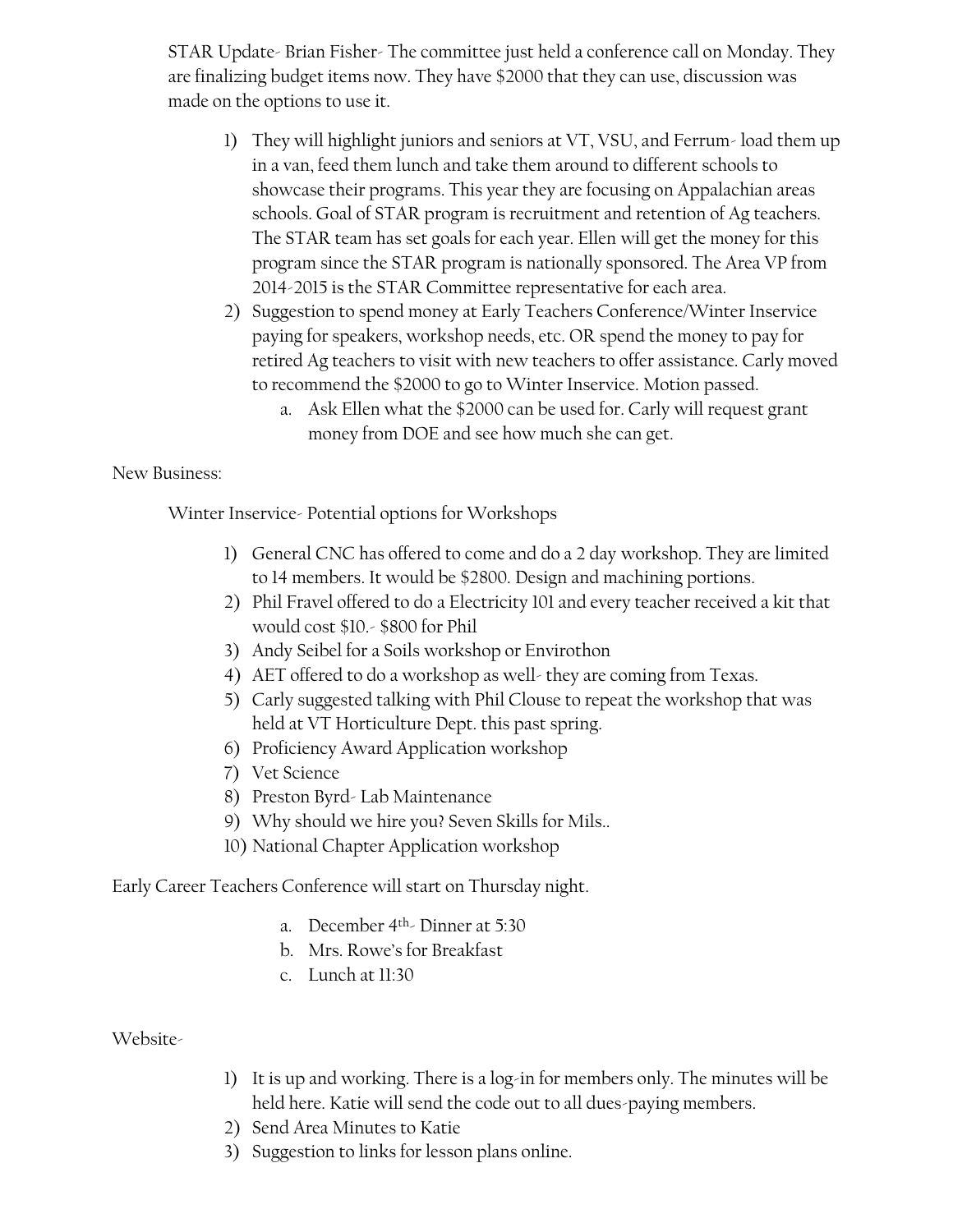## 4) Calendar of Events

Upcoming Dates:

- 1) NAAE Convention- November 17-21, 2015
- 2) Early Teachers/Winter Inservice- December 3-5, 2015.
- 3) VACTE Conference- January 21-22, 2016
- 4) Ag Ed Summit-January 26-28, 2016
- 5) Middle School Ag Teachers Conference- March 4-5, 2016
- 6) June 20-24 State Convention
- 7) July 11-15 FFA Camp
- 8) July 18<sup>th</sup>-21<sup>st</sup> VAAE Conference

Discussion about Auction

- 1) What is the purpose? To raise money for the organization and do we really need the money with the schools hosting conference or not?
- 2) Should we just do live? Silent? or Area Baskets?
- 3) Silent auction only, done at the evening of the Retired Teachers Banquet.
- 4) Hosting Area will provide basket of their area.
- 5) Area VP's will provide items from their area.
- 6) Christy will create a protocol for items for silent auction/doorprizes.
- 7) Christy will talk to Sarah Schyphers regarding setting minimum bids/increment bids.

Professional Development Needs Assessment

- 1) Dr. Jones organized the survey last year. Katie and Brian suggested doing the big survey every 3 years.
- 2) They will send the spring survey out every year.

Dr. Anderson Scholarship

- 1) In 2012, the scholarship VAAE Dr. Glen Anderson Professional Development Scholarship was created. Dana Fisher and Teresa Lindberg both received \$500 for their VALOR program.
	- a. A criterion needs to be set on developing and streamlining the requirements, application and rubric.
- 2) In the past, there was no application, just a submission/letter of intent of those interested in receiving the \$500.
- 3) Jessica Jones requested the \$500 dollars that earned since she was nominated for the Outstanding Teacher Award last year to be used to attend the ACTE conference.
- 4) Andy Seibel was also nominated by VAAE for the Carl Perkins Award.
- 5) Christy Kerr moved, Elizabeth Duncan seconded to give Jessica Jones the Dr. Glen Anderson the \$500 she earned but had not received. **Motion Passed.**
- 6) Cindy moved that Andy receive \$500 for his Carl Perkins, Brian Fisher seconded it. **Motion Passed.**